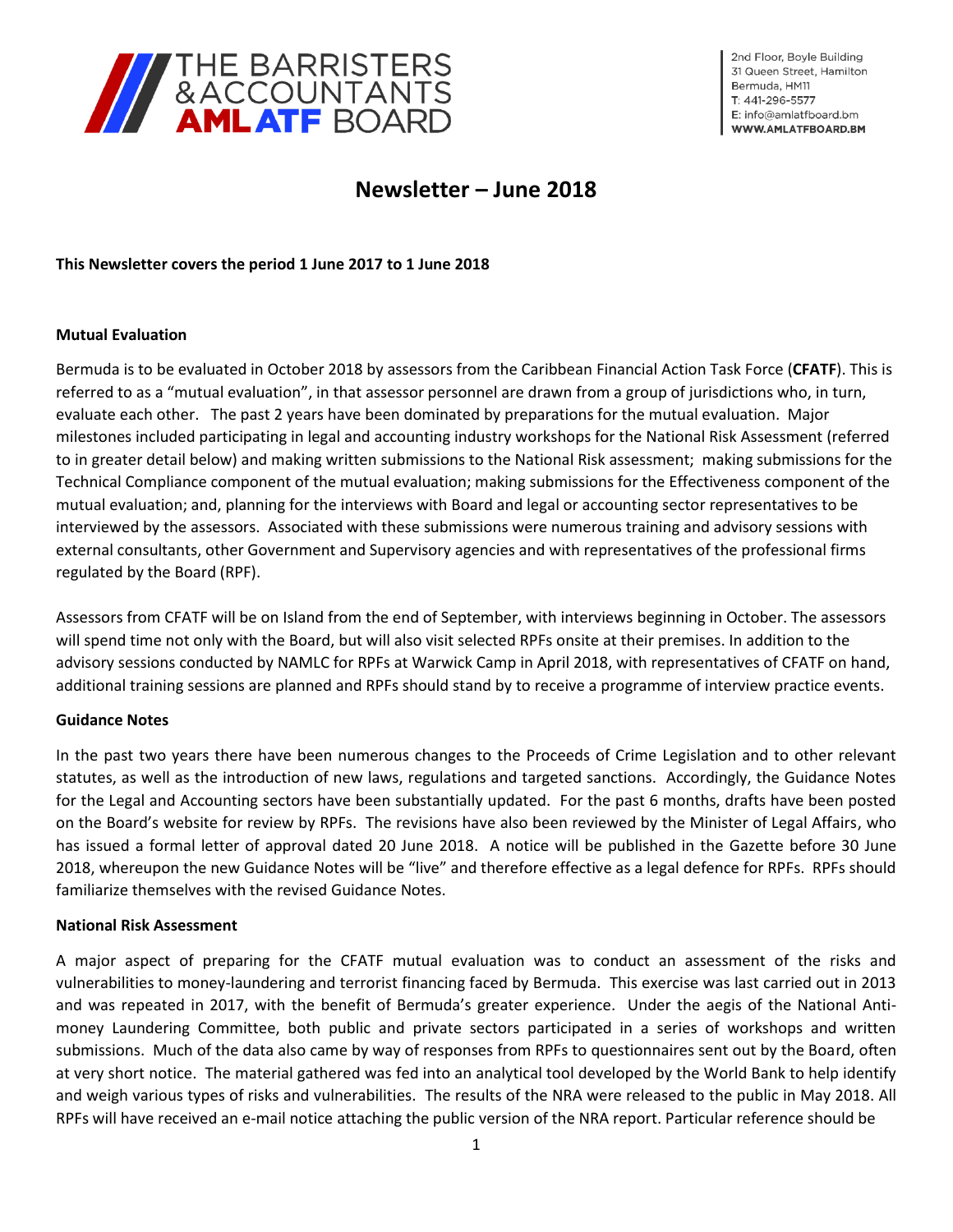

2nd Floor, Boyle Building 31 Queen Street, Hamilton Bermuda, HM11 T: 441-296-5577 E: info@amlatfboard.bm WWW.AMLATFBOARD.BM

made to the sections of the report which relate to the Legal and Accounting sectors, which are found in Chapters 9 and 10 respectively. If you would like the consolidated report sent to you again, please contact Josh Correia [\(jcorreia@amlatfboard.bm\)](mailto:jcorreia@amlatfboard.bm). A session was held at the Bermuda Bar premises on April 10, 2018 at which time the highlights of the NRA report with respect to the Legal and Accounting sectors was presented and discussed.

The NRA spurred a review of the regulatory regime relating to the legal and accounting sector, and prompted improvements in the collection and analysis of information relating to the nature and activities of regulated firms, particular those operating within a group of local or international firms and ancillary businesses. These were discussed at a Town Hall meeting on 30 November 2017, with further circulation of materials by Bar Council and CPA to their respective members.

# **Mitigation Questionnaire, Data Calls & Registration Form**

Throughout 2017 and 2018 and for the purposes of the NRA and the submissions for the CFATF mutual evaluation, the Board sent requests for information to RPFs, usually in the form of detailed questionnaires and often at very short notice. The Board is highly appreciative of the responsiveness of RPFs to these questionnaires. These data calls also informed thinking on the question of dual regulation with the BMA for those RPFs in common ownership with CSPs. But more generally they assisted the Board to deepen its knowledge of the nature and business of each RPF as contemplated by Section 30C of SEA. Analysis of the data calls encouraged the Board to develop a better understanding of group enterprises, both local and international. Accordingly, the questionnaire for supervisory reviews has been expanded to explore such matters. Further, the registration form to be completed on an annual basis is being fully revised and will call for such information together with a full listing of practice matter types, to be checked against the full ambit of what is understood by "specified activities".

## **Harmonized Practice Matter Types**

To improve the quality of data collected by the Board in pursuit of its supervisory regime and as mandated by FATF (Recommendation 1 - Assessing risks and applying a risk-based approach) the Board requested Bar Council and CPA to require that their members manage and present practice matter data in a standardized way. Accordingly, Bar Council and CPA have amended their respective Rules and Bye-laws. The new Rules on harmonized matter types to be made under the Bermuda Bar Act 1974 are currently with the Minster of Legal Affairs for approval and adoption during the course of 2018. The CPA Bye-law amendments were approved by CPA members in general meeting on 12 June 2018.

Once the relevant Rules come into force, a regulated professional firm's client billing matter descriptions will have to correspond to a detailed breakdown of client transactions falling within the concept of "specified activities" for the purposes of the Proceeds of Crime Act 1997, Section 49(5), as such detail is particularized in the FATF Report: "Money Laundering and Terrorist Financing Vulnerabilities of Legal Professionals".

The effect of this new requirement will be that, with exceptions for small firms, RPFs will be required to name and code client files opened according to a "tariff sheet", and then on an annual basis to supply to the Board by spreadsheet or other data-transfer method a summary of anonymized client activity data. A Town Hall meeting is planned for Managing Partners and Chief Financial Officers of RPFs to discuss the naming/coding system and also to assess the capabilities of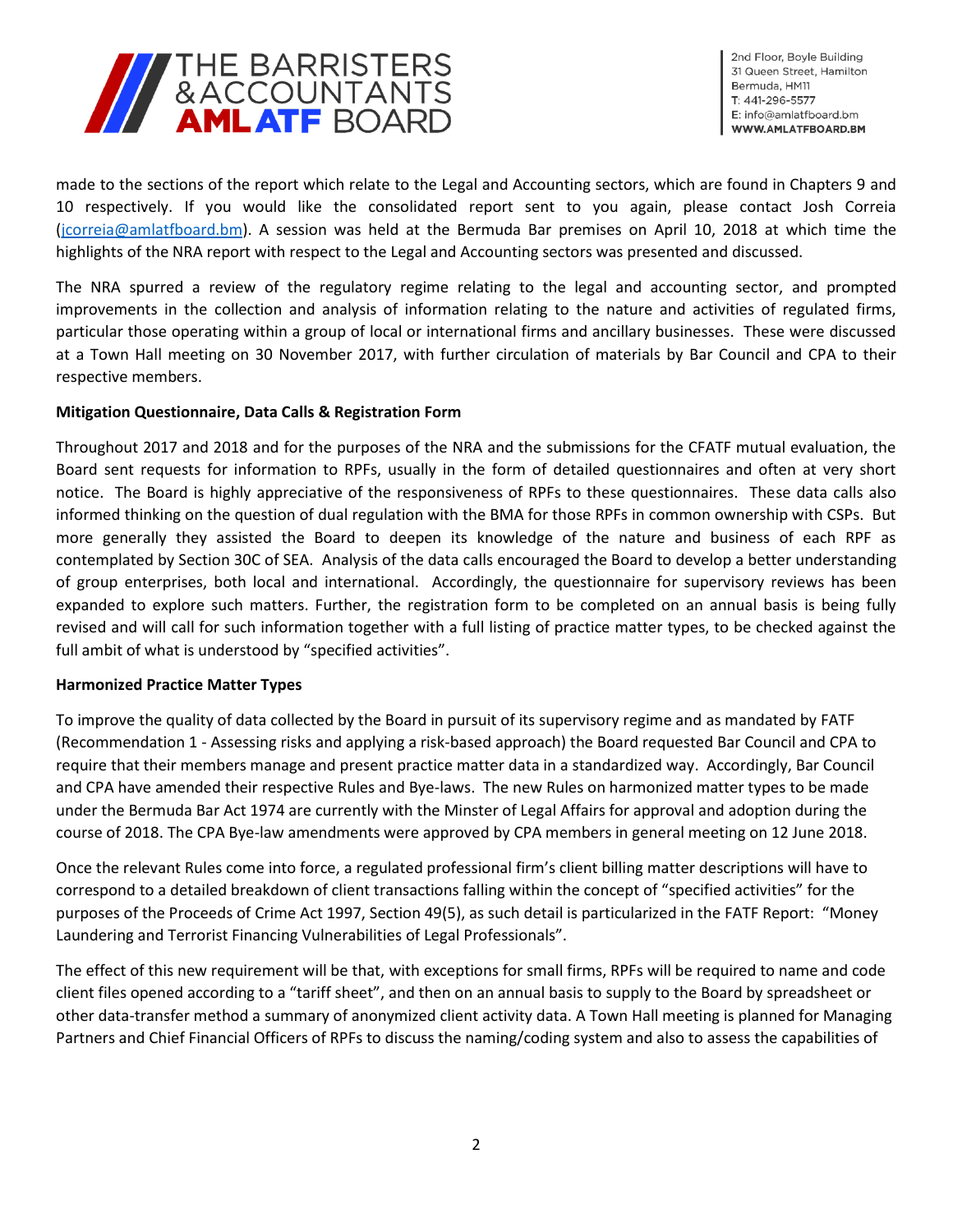

2nd Floor, Boyle Building 31 Queen Street, Hamilton Bermuda, HM11 T: 441-296-5577 E: info@amlatfboard.bm WWW.AMLATFBOARD.BM

firms' financial reporting systems to capture the required specifics. The exercise is conceptually similar to the way an importer completes a customs declaration, using fixed descriptors of the goods according to the international standard customs tariff coding system. Hence the above use of the words "tariff sheet".

Standardised data will also assist the Board in supplying sectoral statistics to NAMLC as required by FATF (Recommendation 33 – Statistics: Countries should maintain comprehensive statistics on matters relevant to the effectiveness and efficiency of their AML/CFT systems).

## **Legislation, Bar/CPA Rules – amendments & New Rules**

The Chartered Professional Accountants of Bermuda Act 1973 was amended in 2017 to remove the requirement that Board members nominated by CPA should have 5 years "public" accounting experience. This prior limitation reduced the pool of accountants available to serve on the Board. The positon now is that any qualified accountant may serve.

Both the Bermuda Bar Act 1974 and the CPA Act are expected to be further amended in consequence of a raft of proposed amendments submitted in May 2018 to the Minister of Legal Affairs. The proposals were made in response to the NRA, as well as to issues identified during the data calls. They are also in pursuit of compliance with the FATF recommendations. It is anticipated that these amendments will come into force later in 2018. The proposed amendments were circulated to firms in April 2018 and represent the most comprehensive overhaul of Bar/CPA regulation in many years. The detail of the amendments was already circulated to RPFs by Bar Council and CPA. However, in summary the new Rules when adopted will relate to:

1) Introduction of a "fit and proper person" test to a) enrollment at the Bar; and b) obtaining and renewing a practicing certificate. Corresponding revocation of practicing certificates for persons "not fit and proper" or limitation of practice areas to exclude "specified activities".

2) Extensive amendment of the Code of Conduct and the disciplinary rules to include an active role for the Board in initiating disciplinary procedures and to recommending sanctions, whether for breach of AML/ATF rules or for failings in the supervisory process. Integration of the Board's Guidance Notes into the professional practices of RPFs.

3) Requiring all independent legal and accounting practitioners to register with the Board, thus enabling the Board to "police the perimeter" of which firms are, in fact, advising in relation to clients who conduct "specified activities". This confirms that the Board monitors the whole of the legal or accounting business of a regulated professional firm and not merely a sub-set of "activities". A moderation of the regulatory regime will be available where strong evidence is provided that firms do not practice in relation to "specified activities". However, all firms will continue to be required to meet certain minimum obligations as registered entities, including supply of statistical data referred to above under the "harmonized matter type" note, with exemptions for small practices.

4) Requiring supply of a broad range of information as to ownership, group organization, activities, changes in such activities. Associated powers of investigation.

5) Ring-fencing of RPFs from CSPs and TSPs in common ownership, with exemptions for small practices.

6) Training and screening of staff employed by RPFs.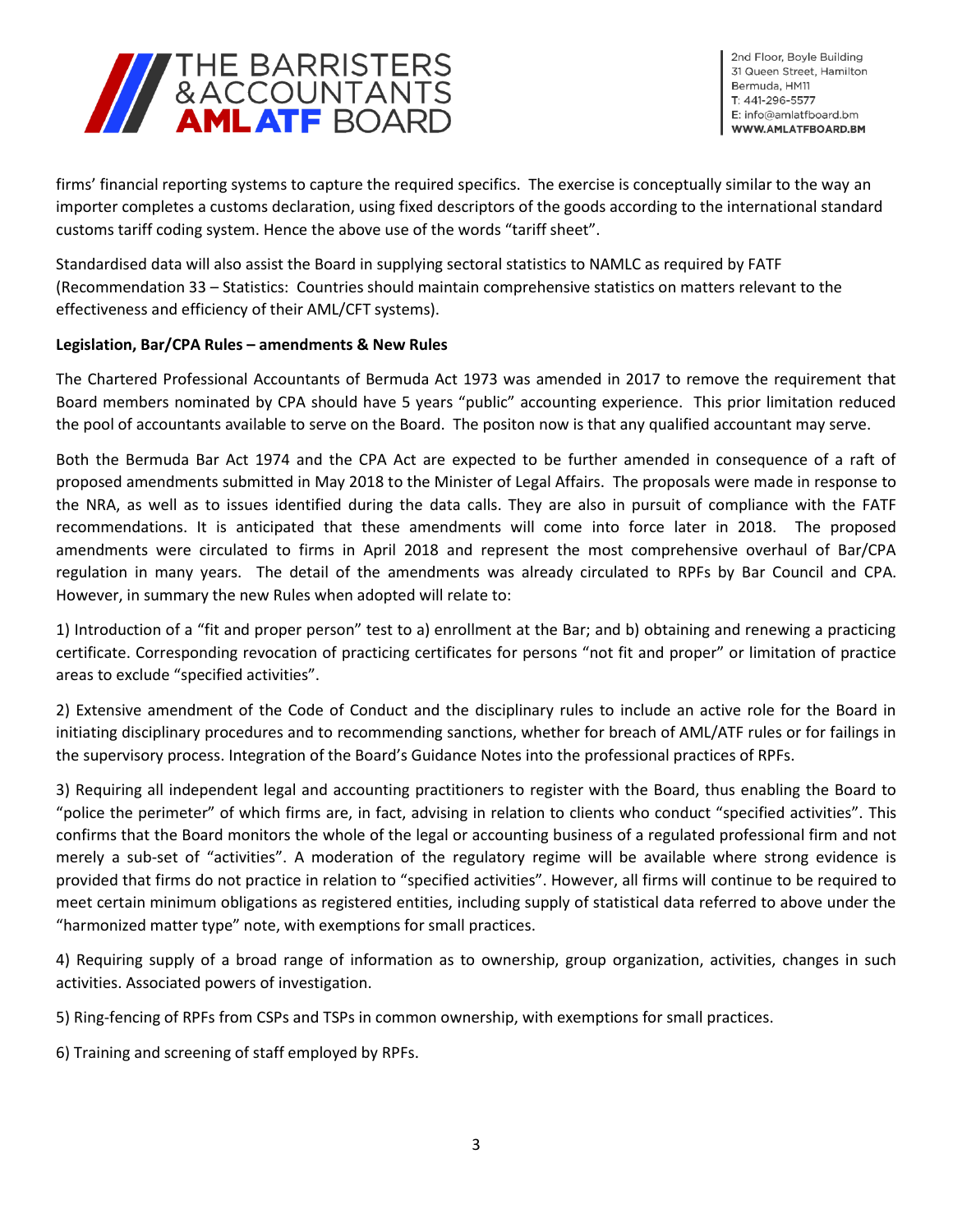

2nd Floor, Boyle Building 31 Queen Street. Hamilton Bermuda, HM11 T: 441-296-5577 E: info@amlatfboard.bm WWW.AMLATFBOARD.BM

7) Establishment of Mutual Assistance Committee between Board, Bar Council and CPA to consider any matter relating to the functioning of the Board, the operation of the various Rules, the statistical information supplied by the RPFs, or generally to the detection and prevention of money laundering or terrorist financing.

## **Law Firms and CSPs/Dual Regulation**

There has been a continuing dialogue between the Board and the Bermuda Monetary Authority on the subject of law and accounting firms in common ownership with a Corporate Service Provider (CSP) or a Trust Services Provider (TSP). The relevant legislation for CSPs crosses confusingly with the definition of specified activities relating to RPFs. Accordingly, questions of dual regulation arise for RPFs. The Board is in the course of resolving any such overlap by way of a Protocol with the BMA as well as proposals for complete ring-fencing of CSP/TSP activity from that of any RPF which may be in common ownership with such CSP/TSP.

## **NAMLC & Inter-Agency Cooperation**

Although the Board is a Bar/CPA private sector sponsored supervisory body for AML/ATF regulation of the legal and accounting sector RPFs, it nevertheless participates actively with the public sector AML/ATF supervisory bodies covering banks, financial companies, insurance companies, real estate brokers and casinos . Accordingly, both the Chairman and the Supervisor take part in monthly meetings of a committee of the various supervisory agencies. The Board likewise contributes to a monthly NAMLC "tracking document" which co-ordinates the activities of Bermuda's AML/ATF regulators together with NAMLC. The Board has actively contributed research and drafting services to other agencies. Bi-lateral memoranda of understanding with the BMA, FIA and the Superintendent of real Estate have also been signed, whereby the Board will co-operate with those agencies in the event an RPF falls to be investigated by another of the agencies.

# **Onsite reviews & Supervisory Framework**

With the arrival of an Assistant to the Supervisor, a programme of Onsite visits is being planned, beginning in July 2018. The reviews are being made pursuant to the Board's new risk-based approach, which goes beyond the former compliance- based approach and relies on a risk-weighted evaluation of a number of inputs from RPFs together with rating sheets completed by the Supervisor which analyses firms' adherence to legal standards as well as their ability to identify and mitigate risks. The final risk-rating of an RPF takes these elements into account together with contextual information from off- and on-site reviews, harmonized matter type reporting and sectoral comparisons. The final risk rating is then relevant for determining the degree and frequency of supervisory monitoring of an RPF.

## **Town Hall Meetings**

Over the past year the Board has held several group meetings with RPFs, referred to as "Town Hall Meetings". Variously, presentations were given by Paula Tyndale of NAMLC, Sinclair White of the Financial Intelligence Agency and by Kim Wilson, the Supervisor. Topics included the NRA, the mutual evaluation, suspicious activity reports and proposed changes to the Bar/CPA Rules.

## **Board Framework Review**

In its preparations for the Mutual Evaluation and to ensure the Board was fulfilling its mission to carry out the AML/ATF supervisory function mandated under the Bar Act and the CPA Act as a joint operation of Bar Council and CPA, the Board commissioned a consultant in mid-2017 to review the Board's structures and processes. In consequence, the Board has